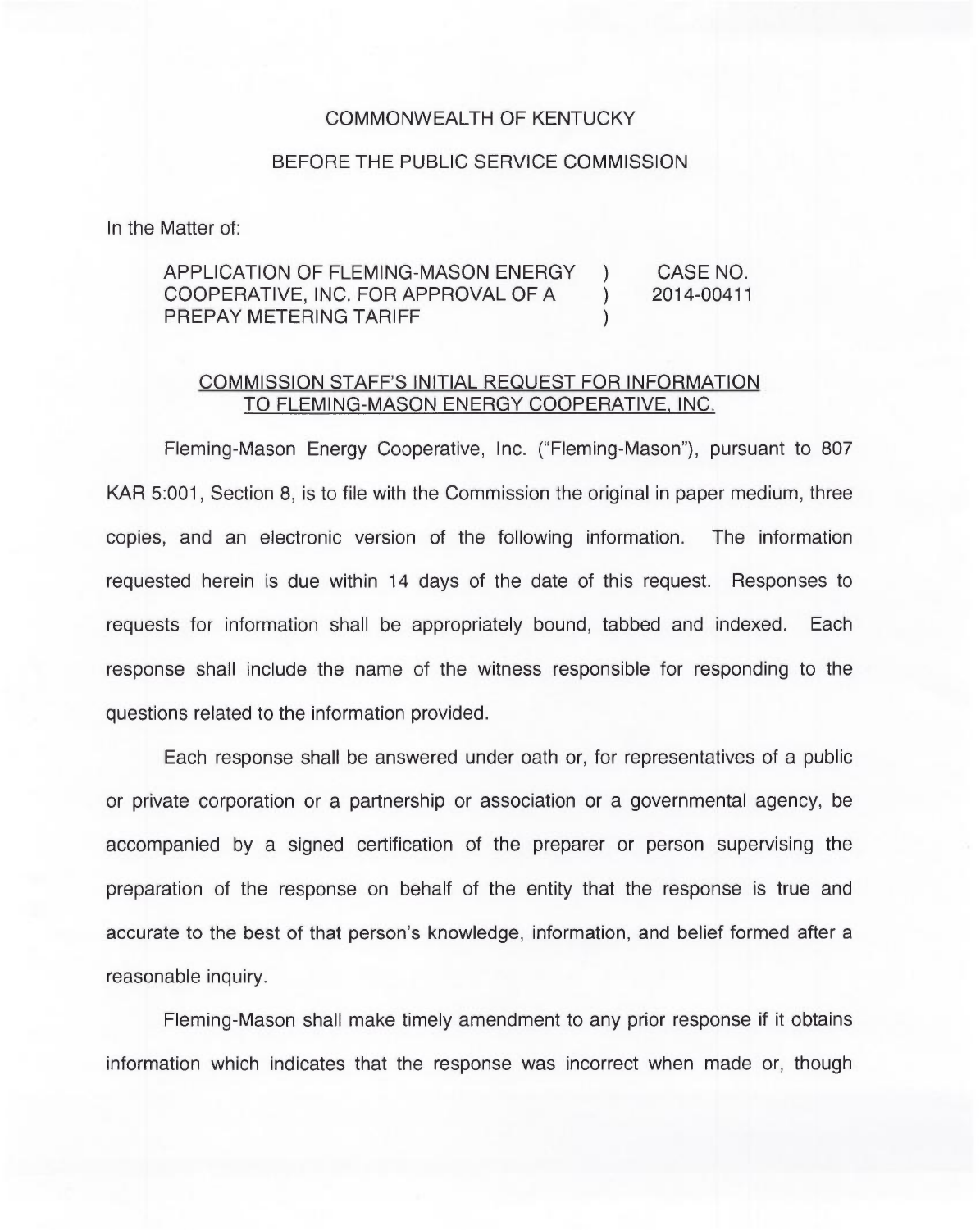correct when made, is now incorrect in any material respect. For any request to which Fleming-Mason fails or refuses to furnish all or part of the requested information, Fleming-Mason shall provide a written explanation of the specific grounds for its failure to completely and precisely respond.

Careful attention should be given to copied material to ensure that it is legible. When the requested information has been previously provided in this proceeding in the requested format, reference may be made to the specific location of that information in responding to this request. When applicable, the requested information shall be separately provided for total company operations and jurisdictional operations. When filing a paper containing personal information, Fleming-Mason shall, in accordance with 807 KAR 5:001, Section 4(10), encrypt or redact the paper so that personal information cannot be read.

1. Refer to the Prepared Testimony of Mary Elizabeth Purvis ("Purvis Testimony"), page 2, response to Question 7, and to Exhibit E of the Application.

a. Describe the level of interest expressed by Fleming-Mason customers for a prepay metering program.

b. Provide the number of Fleming-Mason customers who are eligible for the prepay program and confirm that 3 percent of that number is approximately 800. If the number is not approximately 800, explain why Fleming-Mason proposes 800 as a reasonable estimate of customer participation.

c. The asterisks on Exhibit E indicate that that the hardware and transaction fee processing costs are based on 800 participating members. State how these costs would differ based on a lower participation rate.

-2- Case No. 2014-00411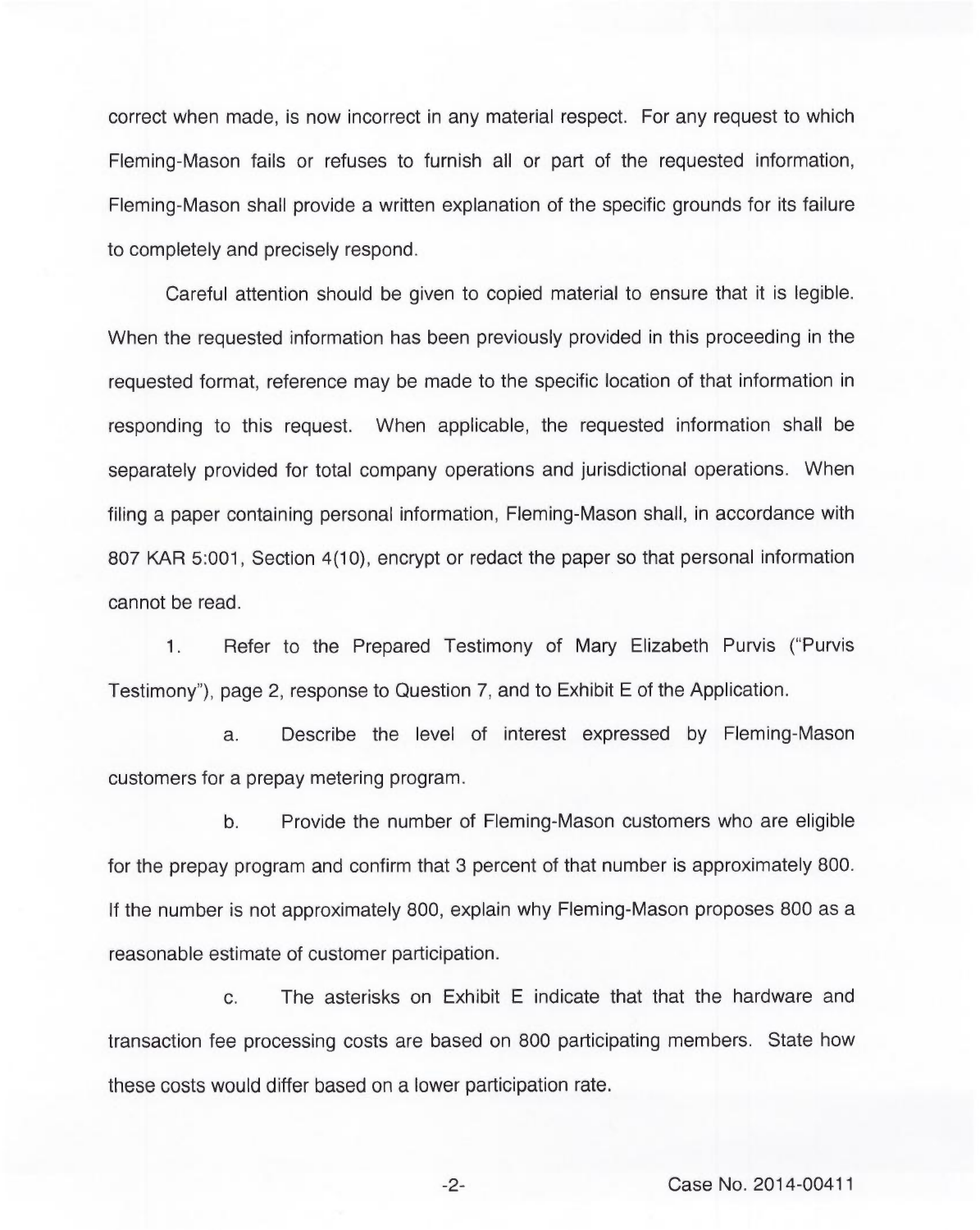2. Refer to page 3 of the Purvis Testimony, Table A. Provide support for the 90 percent Benefits rate for CSR Set Up under Installation Costs.

3. Refer to page 5 of the Purvis Testimony, response to Question 10. State how the embedded rate of \$1.25 per transaction encourages consumers to make as large a prepayment as possible, considering that Fleming-Mason is not proposing a separate transaction fee.

4. Refer to page 6 of the Purvis Testimony, response to Question 12. State how many customers who are eligible for the proposed prepay program have "regular" AMI meters installed, and how Fleming-Mason will use the regular meters once replaced by disconnect AMI meters.

Jeff **Defouer** 

Executive Directo Pµblic Service Commissic P.O. Box 615 Frankfort, Kentucky 40602

DATED JAN 20 2015

cc: Parties of Record